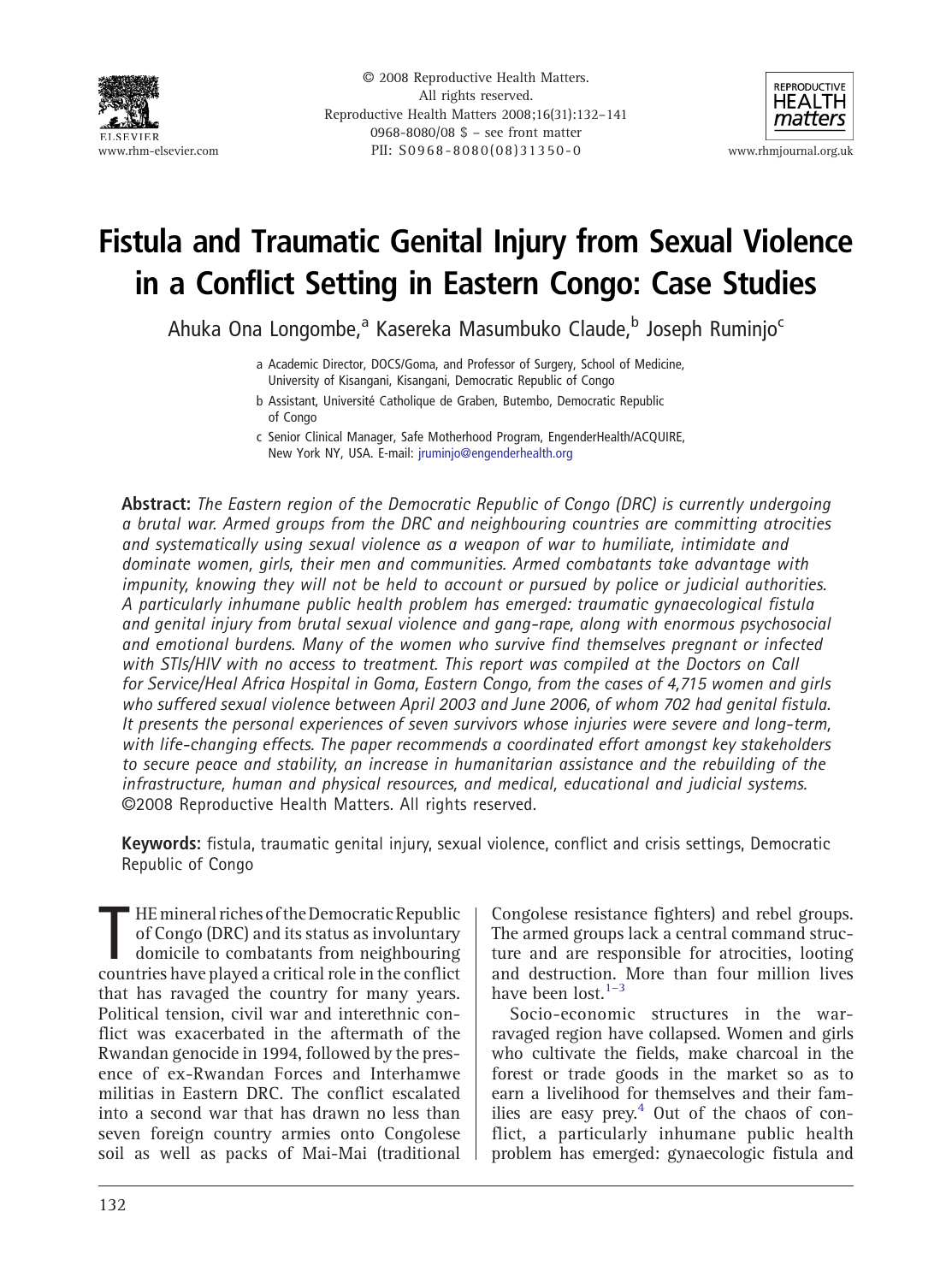traumatic genital injury from especially brutal sexual violence.

The brutality unleashed against women and girls in the Eastern DRC has been extensively documented elsewhere, notably by Human Rights Watch, as "the war within the war".<sup>[1](#page-8-0)</sup> As military activities have increased, sexual violence has increased in tandem and has itself come to be used as a weapon of war. The perpetrators are often motivated by a desire for power and domination, and they use sexual violence to humiliate, intimidate, control and violate the physical and mental integrity of the women and girls, the men and the whole community. The women and girls are sometimes gang-raped and violated in a systematic fashion, often in full, deliberate and enforced view of husbands and family members. Other civilians are killed, and their property pillaged and destroyed. The perpetrators are mostly military and other armed combatants. But there are also incidents involving the police, civilians and others in positions of authority, as well as opportunistic criminals.

The sexual violence is widespread and pervasive. Gang-rape is often exacerbated by other forms of extraordinary sexual savagery, including the forcing of crude objects such as tree branches and bottles into the vagina. Sometimes the women are tortured, their genitalia mutilated with knives or bayonets or burned with naked flame. Or they are shot through a gun barrel thrust into the vagina.

One dreaded outcome of the trauma from sexual violence is genital fistula, defined as an abnormal communication between the vagina and the urinary tract (usually the bladder), or between the vagina and the alimentary tract (usually the rectum) or both. $5$  The fistula leads to uncontrollable leakage of urine or faeces or both through the vagina.

Worldwide, the most common causes of genital fistula are obstetric, principally from obstructed labour, especially in rural regions of the develop-ing world.<sup>[6,7](#page-8-0)</sup> The literature generally does not highlight rape as an important cause of traumatic gynaecologic fistula $8,9$  and, indeed, some researchers have disputed an association of any significant public health magnitude. Some reports of traumatic fistula are documented from recently war-torn African nations such as Sierra Leone and Liberia.<sup>[4](#page-8-0)</sup> However, moderate genital

tears are generally the only physical consequence of rape mentioned in western countries. This paper goes towards demonstrating personal experiences of women and girls who have survived sexual violence but ended up with traumatic gynaecologic fistula and/or other severe genital injuries.

The investigators took precautions to protect the real name and identity of survivors. Where possible, they visited peripheral sites and/or sought eyewitness testimony to corroborate survivors' accounts. The case series was compiled in April 2003–June 2006 from illustrative cases managed at the Doctors on Call for Service/Heal Africa (DOCS/HA) Hospital in Eastern DRC. 4,715 of the women reported having suffered sexual violence; 4,009 received medical treatment; 702 had fistula, 63.4% being traumatic and 36.6% being obstetric.

## Testimonies of survivors

## - Bupole's testimony

Bupole, 19, was born into a family of four boys. She was the youngest and the only girl in the family.

I have no father or mother. We lived on what we cultivated in our fields and the family lived in harmony. None of the children could read or write at all, because the nearest school was more than a 12 hour walk away through dense forest.

Because of the war and insecurity, we visited our house only during the day, and only for storage, never for rest. We spent our nights out in the forest not far from our fields. In the mornings we would gather food; toward noon we would return to the village for two or three hours, just enough time to prepare a meal that we ate quickly for fear of being ambushed and captured by armed militia scavenging for women and food. By four in the afternoon, everyone routinely trekked back to the forest to seek refuge for the night.

But the day befell us that we had always feared. The men we so dreaded and against whom we had taken all those precautions for all those months suddenly appeared, earlier than expected. They surrounded the entire village and began firing in every direction, killing anyone who attempted to flee. A bullet hit my father in the neck and he fell,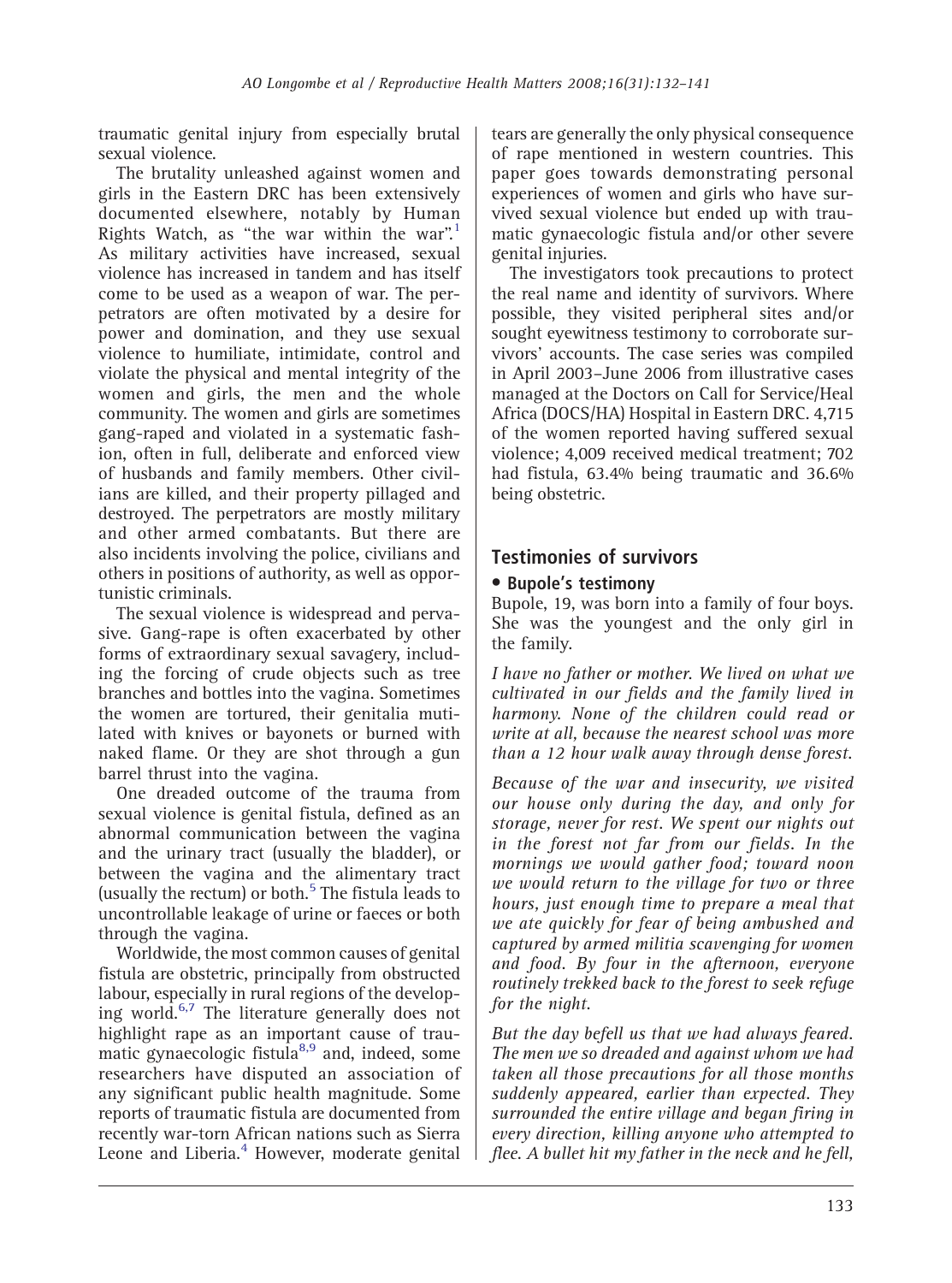dying. Another bullet hit my mother in the thigh as we tried to escape. I stopped in mid-flight, I could not abandon her. Five men caught up with me as I tried to help her. They tied me up and stuffed a gag into my mouth. Then they raped me again and again.

I was unconscious for hours, and they must have finally left. Much later, a different group of armed men came to our rescue. However, it was too late for my mother who slowly bled to death. This second group of men brought my mother's body to a neighbouring village, along with me and five other women who had been brutalised like me. On that one day, my village buried 25 of its members.

My mind was in anguish, my entire body was in terrible pain and I was bleeding through my private parts. Over the next two days, I realised I could not hold my urine, even though I had no sensation of needing to urinate. Everything flowed out of me as soon as I drank. I was beyond depression. No one could stand to be near me because of the stench.

A long time later, I received some hope after hearing from two women who had suffered from the same ailment as I had. They had been treated for urine leakage and healed after being taken to a hospital in Goma. Their reassurance helped me so much that I decided I would also seek care. I am now awaiting my third operation.

Bupole survived the gang-rape, but with a complex vesico-vaginal fistula. She had severe adhesions of the vaginal walls, causing almost complete obliteration and absence of the vaginal cavity and requiring difficult surgery. The initial repair surgery was unsuccessful. The next surgical intervention planned is a urinary diversion.

# - Byamungu's testimony

Byamungu was 12 years old. She was the fourth in a family of seven. Medical care is not only costly, it is almost non-existent.

I have worked since I was eight. I used to bring palm oil to the market. We would walk four hours on foot with our merchandise on our back. If I had no buyer, I would leave my jerry can there because the distance was so great. But when business was good, I would buy soap and bring the remaining money to my parents.

One day when we were returning from the market with a group of women, I felt a need to open my bowels. Since the only place to go was in the forest, I told the others not to leave me. I entered to relieve myself and quickly returned to the path, fast on their heels.

But my hour of darkness had come. Suddenly a group of men appeared behind me. One of them grabbed me by the hand. I screamed, but my frightened companions were already running away; the more I screamed the faster they ran. Abandoned, I was facing eight beasts who first robbed me of the money and packets of soap, then three of them dragged me into the bush, stripped me naked and raped me repeatedly. The other five did not seem to approve of their brothers' brutality and tried to stop them, but only half-heartedly and unsuccessfully. The pain was like having knives plunged inside my body as they raped me in turns. I do not know how to forgive these people, or how to forget.

When they were done they left me there bleeding, moaning in pain, until a group of women found me slumped on the ground. One of them carried me on her back until we reached a health centre. Her entire back was covered in my blood. Another woman from my village went to inform my parents. That night the entire village came to the health centre to see the damage: faeces and urine flowed out of the same opening in my body.

After a week at the health centre, I spent another three weeks at home before being taken to the hospital in Goma for surgery. I can now control my bladder, but not completely my bowels.

Byamungu's gang-rape resulted not just in fistulae as ''holes'', but as severe tears and complete rupture of the perineum along with vesicovaginal and recto-vaginal fistulae. Operative surgical repair was successful and she is now healed. She is currently receiving psychological and social support from social counsellors.

# - Rehema's testimony

Rehema was 34 years old and had been married for eight years without being able to conceive. She and her husband were peasant farmers.

Because I could not conceive, my husband decided to take a second wife, and they eventually had four children. My co-wife could not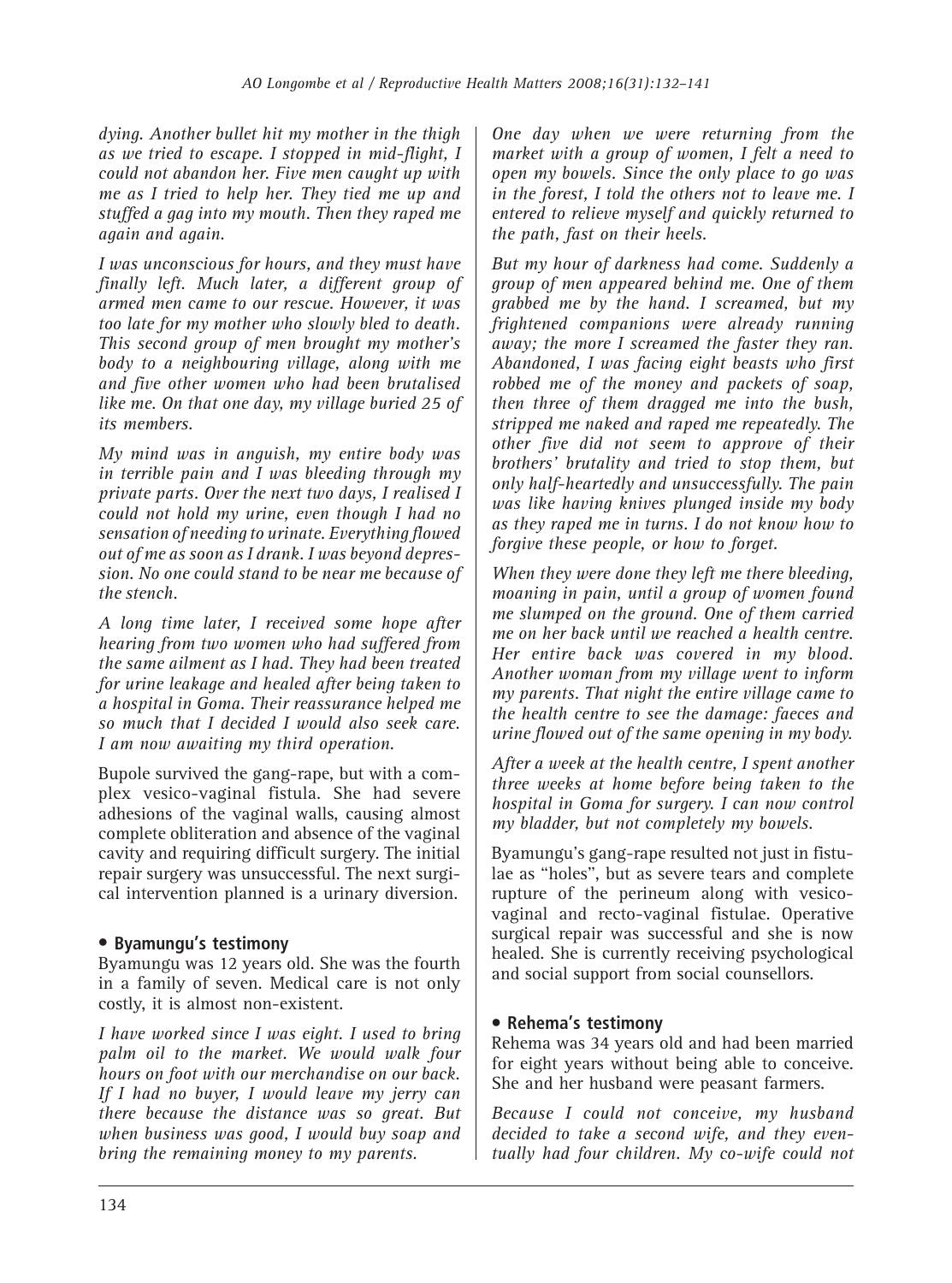stand to see me touch her children; she called me a witch, a sterile witch. My life with them became miserable and unhappy. So, I dedicated myself to prayer and hoping that I would one day conceive.

Years later, when I was over 30, I became pregnant for the first time in my life. This did nothing to change the attitude of my husband or his wife towards me. Still, it brought me an inner calm. In my village there was no chance of antenatal care. I jealously guarded my pregnancy against all of life's ups and downs.

Then one morning around ten, while I was in the field with my husband, a group of five armed men appeared. They demanded money but we did not have any. So they declared that we were of no use and that we deserved to die. They blindfolded me, stripped and beat me severely. Then they raped me again and again, one after the other, with my hands and feet tied to stakes. Eventually, they abandoned me there, weak and in terrible pain and dragged my husband away. I felt wet; there was a large quantity of water and blood leaking from my womb, running down my legs. Terrible abdominal cramps seized me and came with increasing waves of agony the whole night without relief.

The following day my co-wife, having noted our absence, alerted the villagers. They came to search in the fields and found me there, half dead, groaning in pain. They untied me. Between my legs lay my baby, dead, covered in insects. I was in shock and totally anguished at this blasphemy against God, humanity, against life!

Back in the village, after burying my child, the other mothers suggested I remain seated in water for days at a time. In spite of this, after a week I could not control my bladder at all and was constantly leaking and smelling of urine. This was the second terrible ordeal in my life. Having overcome childlessness, I now had to live with incontinence.

One year later, a team of counsellors visited our village and then brought me here to Goma for appropriate care. I soon realised that other women suffered from the same problem. I have just undergone three operations without much improvement. I am still leaking. Now they are proposing to divert the urine into the bowels. But this is a solution that I cannot accept; it would further decrease the chances of my husband ever accepting me back. After the second operation I returned to the village to see my people, but my husband rejected me, claiming I had AIDS.

Today I am back in the hospital and happy among other women who have become my parents, my sisters and my friends to share in my new life. Together we take solace in the fact that healing comes only from God.

Rehema's sexual assault was followed by a difficult labour and unassisted vaginal delivery and stillbirth alone in the forest. It is uncertain whether the fistula was from the difficult labour or belatedly from the preceding sexual violence, but the distinction is mostly academic. She now suffers from a complex vesicovaginal fistula with complete loss of the posterior bladder wall and of the urethra. She will require a urinary diversion that will permit her to reintegrate into society. She needs time and counselling to help her make an informed decision.



Militiaman and two young women in a field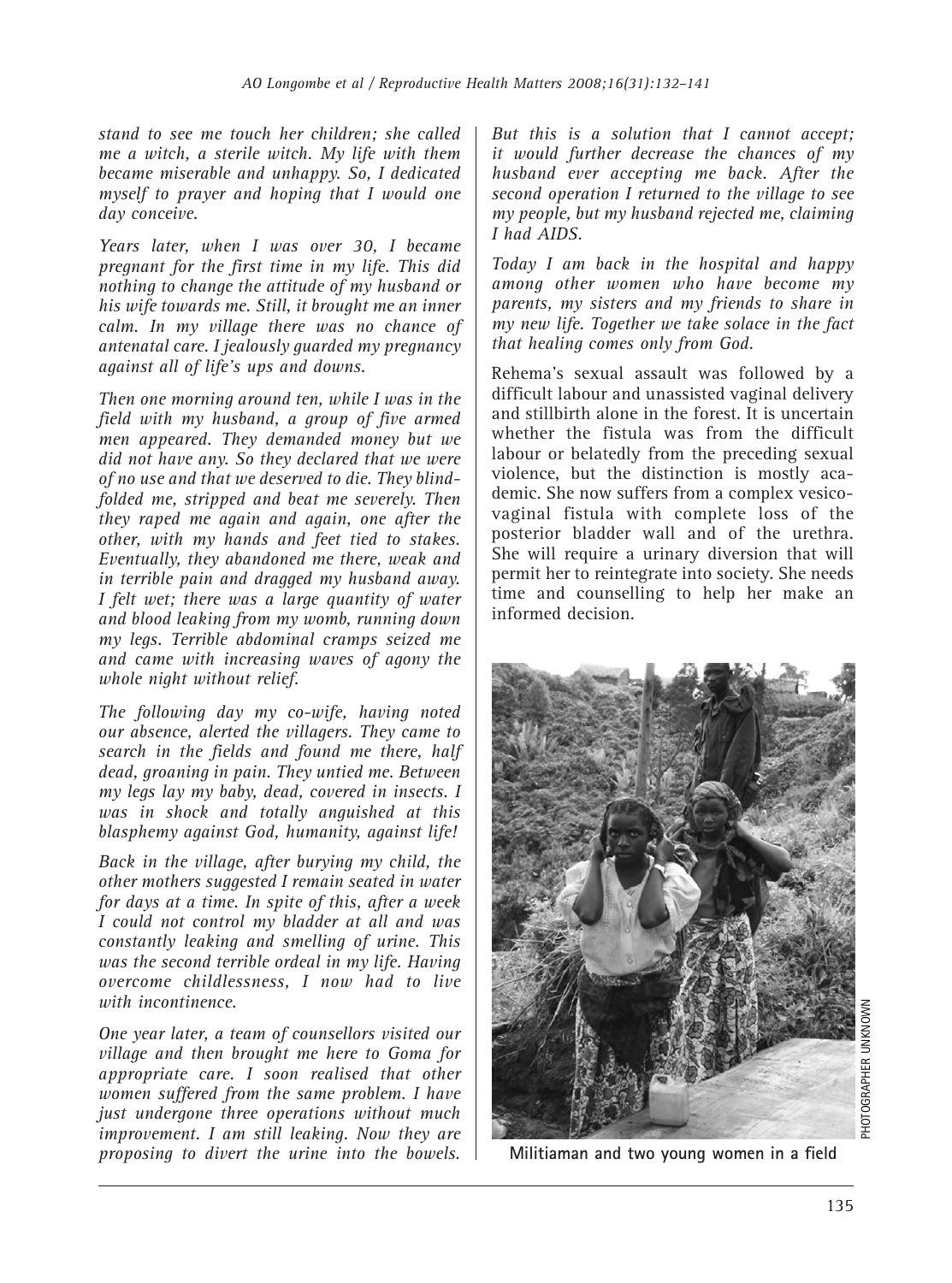## • Augustine's testimony

Augustine's mother gave this report. Augustine was six years of age, the 14th and youngest child of a large family. She lived in Kindu with her parents and was in her first year of primary school.

... During this period, the entire town was under the control of armed groups who often wore no military insignia. But we knew them by their rifles, their knives, spears, rocks or small flasks of water that they carried. Sometimes their only distinguishing feature was their extreme brutality; these men killed over trifles. It was strictly forbidden to weep over the death of a family member on pain of facing execution yourself.

One afternoon when I was preparing the evening meal, Augustine – who loved to play with other children – left the house. Just fifteen minutes later a neighbour brought us shocking news that our little girl had been kidnapped by armed men. We panicked. My husband saw to it that no one cried, not even our youngest. We did not know if we would live to see the dawn. The night stretched on forever and sleep was impossible. Toward midnight, we heard noises outside and recognised a voice that sounded like Augustine crying. No one, not even her father, dared go outside; all the child could do was cry. Finally, her father could not bear it and decided to go outside. It was our girl, lying on the ground, abandoned and exposed, naked as a frog. The pavement was covered in blood. My daughter Augustine, only six years old, had been raped by grown men. Our fear evaporated. We were all prepared to die. We carried the child to the nearest health post but there was no treatment; so we took her to the general hospital at Kindu. She could no longer control her bowels, and faeces flowed from the same opening as her urine.

We spent one year in that hospital before transfer to Goma because, after each attempted repair, the stitches would come undone.

When we arrived at DOCS, the doctor decided that the child needed to put on weight before any new surgery. The following month he operated, and my child is doing better. As for her behaviour, she's become disobedient, temperamental and absent-minded. She is quick to anger for no reason. From time to time, during the night, she cries and has nightmares. In my opinion, we have to bring an end to the war.

This child's defilement resulted in tears and complete rupture of the perineum, along with recto-vaginal fistula and severe cachexia. After improving the child's overall health and nutritional status, it was possible to perform surgical repair of the genital injuries. Today, Augustine is healed, at least physically.

## • Agnes's testimony

Agnes was born into a large and impoverished family. She never attended school. She is the youngest child in a family of 12 children. When she married at 20, she was already three months pregnant. This is a case summary rather than her own words.

In her native village of Ngungu, a state of permanent insecurity reigned, so women and children spent their nights sleeping in the bush in small groups of two or three. Everyone knew the rules – if one group was attacked, the others would flee and not look back, for fear an entire family could be wiped out.

But very early one morning, before they were awake, armed militia fell upon them. They ordered them to remove their clothes and hand everything over. One group began to beat and sodomise her husband; another group dragged Agnes away. One of them berated her, threatening that they would all pay for the militia's fruitless search all night. At that moment she heard gunshots, her husband, she feared, being murdered. Then they forced her to the ground and brutally raped her until she lost consciousness.

They left her there until morning, when villagers came to search the fields. They collected her husband's body and buried him. She could not walk, but they carried her for treatment to a health centre some distance away.

Afterwards, she remained at her mother's side, terrified to go anywhere throughout her pregnancy. Her labour began at home and, for fear of their lives, her mother and her friends advised that she deliver at home. She tried to push the baby out for three days, but no baby came. Only then did they decide to transport her to a hospital for c-section, but the baby was already dead. After a week she saw ''a kind of flesh'' come out of her body and at the same moment ''an uncontrollable and continuous flow of urine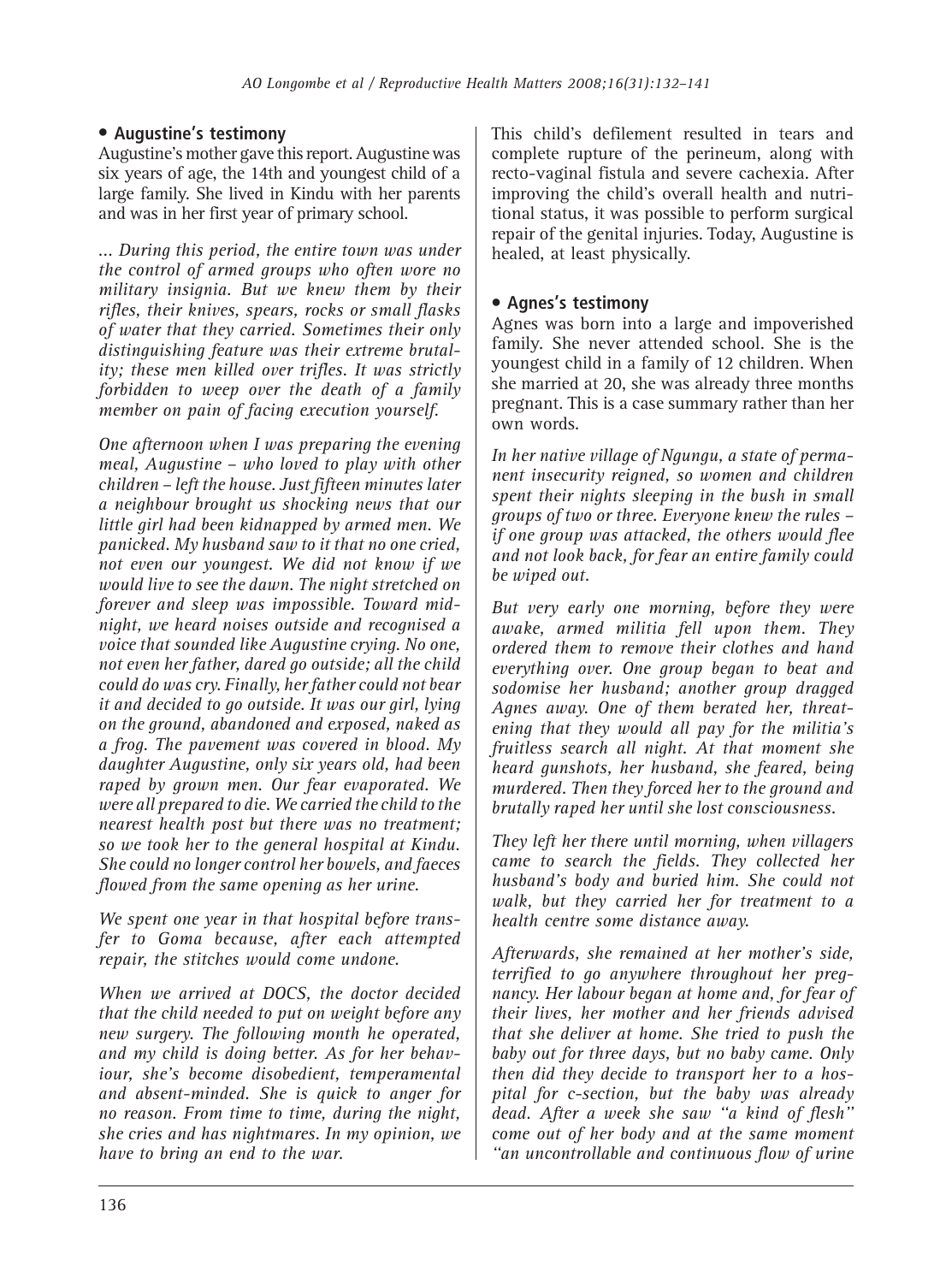began''. She was also leaking faeces. Since then, she has lived in complete social isolation.

Agnes has lived with vesico-vaginal and rectovaginal fistula resulting from obstructed labour for four years. Additionally, she has HIV infection and has not healed well despite fistula surgery and a temporary colostomy. She will likely need a urinary diversion into the rectum. Agnes is bitter and despondent about her misfortune.

## **·** Giselle's testimony

Giselle was 22 years old. She was born in Kalongosola, a small village in the province of Maniema. In this remote corner of the DRC the population sticks together and knows how to share its joys and sorrows. Schools are nonexistent, and for this reason girls marry early. The closest medical centre is 12 hours away on foot. Like most girls here, Giselle was married at 16. Her first pregnancy resulted in a stillbirth after a premature delivery at home.

One night, we heard gunshots in the village. We were terrified. Houses were being systematically looted. No one knew what was happening to his neighbour, and it was pitch black outside. My husband decided to get me to safety. He did not realise there were a group of bandits already outside. When he opened the door, he was shot in the chest and fell down. The leader of this group forbade me from crying, or I would face the same punishment. Then he ordered me to follow him, along with around 30 of his men, most of them very young. They took me to Kampene, a Catholic mission that they had overrun and turned into their base, about 50 km away. I was sex slave to a tyrant for two years, with three other captive co-wives, one of them 15 years old. We dared not try to flee the camp, not only because his men controlled the surrounding countryside, but above all because the punishment for attempted escape was death to the escapee and their entire family.

In September of 2004, with the process of demobilisation underway, our ''chief'' was to be transferred to Kindu, the provincial seat. But one morning, he summoned me to his presence. I entered the room with foreboding and trembling. Apparently, one of his spies had informed him that I had received a greeting from a passerby, and I had to be made an example of. But he took an oath, with my co-wives as witnesses, saying:

''You'll soon be free. But I would hate to think of other men sleeping with you after me, because I'm jealous. I am going to seal your vagina.'' Then he forced me to take a lamp and burn my own genitals, while he stood over me with his rifle cocked at my head. Despite my screams to the point of fainting, no one could help me. They all feared the ''Supreme Commander''. After he left, one of the co-wives came and sprinkled a little water on me. No one dared take me for treatment, because the chief had not given any such order.

I suffered in my room for days, awaiting the chief's return. My wounds festered, and the stench was unbearable. After two weeks, the chief returned and granted me a medical pass to be treated in hospital. Healing was very slow, and was still incomplete after one month. The chief ordered his men to return me to my village so my own people could look after me.

For two months I stayed with my father. Hearing news of my return, my husband, whom I thought dead, came and found me and took the necessary steps to bring me to Goma for care. They took good care of me at the hospital, but needed to operate. My operation was successful and I am now waiting for Médécins sans Frontières to take me home.

Giselle's gynaecological examination revealed a very constricted and scarred vaginal introitus and vulva. The surgery required removal of the sclerotic tissue and dilatation of the vaginal canal. The vaginal tissues, fortunately, were still supple.

## • Tata Mwasi's testimony

Tata Mwasi was 66, born in a village 240 km from Goma. The mother of 13, only three of her children survive today, some of them casualties of war, along with their father. In her region, life is grim: boys are either killed or recruited as "mules" to carry the spoils of war. Girls are often raped or taken as sexual hostages. This is a case summary rather than her own words.

There had been violence and increasing insecurity in her distant village forcing her to flee to a village 10 km from Goma city. Relatives helped her build a one-room adobe hut. There was no door, but she had the basic essentials.

One morning, four young men, as poorly dressed as she was, approached her hut. Two of them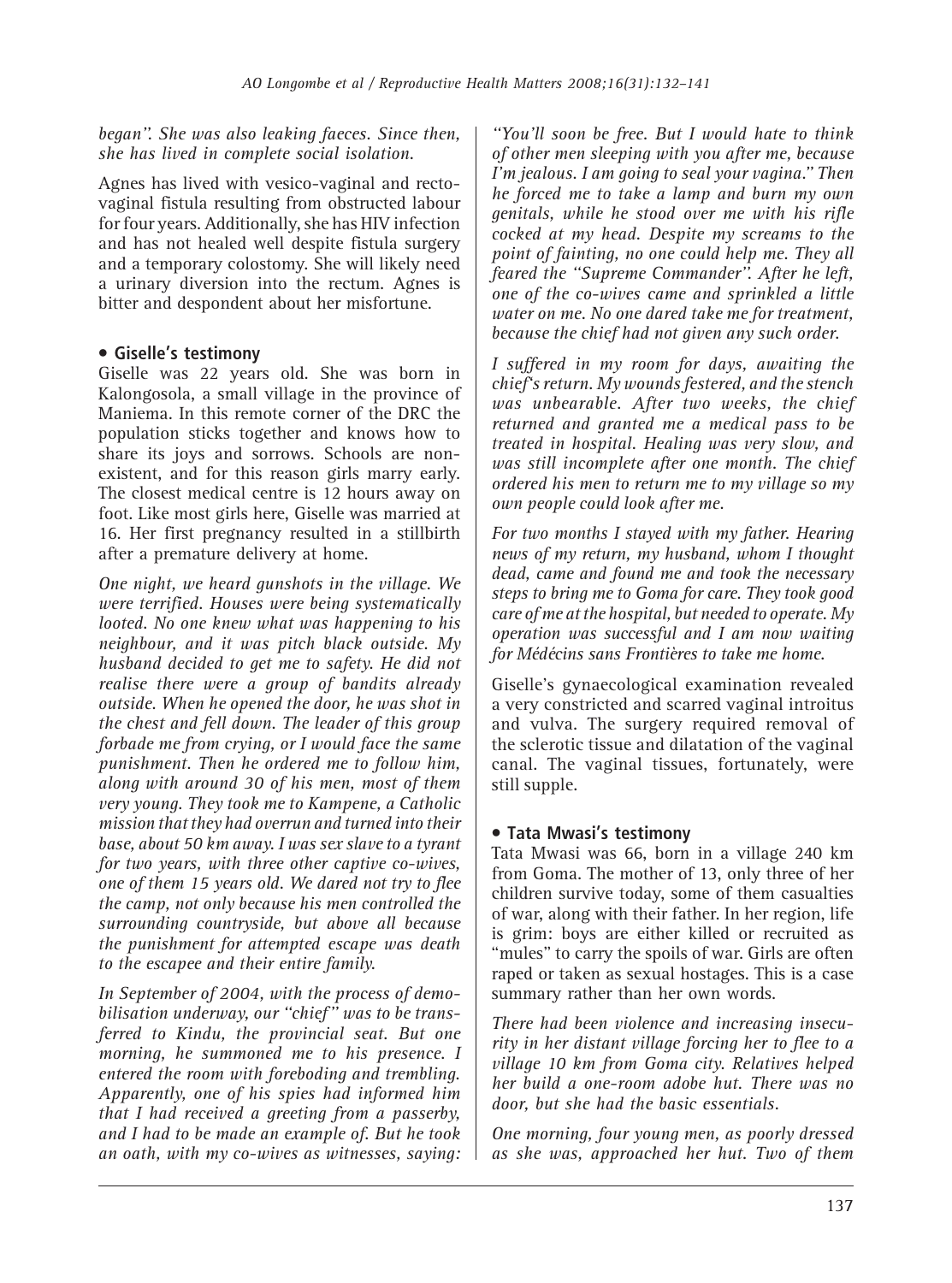forced their way inside while the others guarded the entrance. One of those who had entered said, ''So she's old, but she's still a woman.'' They flung her to the ground and raped her in turns. One looked the same age as her son and, when he finished, asked her if she was also satisfied. Her humiliation and bitterness were indescribable.

But worse was to come. As they left, the two who stood guard outside set fire to the straw roofing of her hut. It burnt like paper and the clothes that she was wearing caught fire, burning into her flesh before she was rescued by passers-by who carried her to a health centre. She had severe burns of her trunk, thighs and groin. She was transferred to DOCS/HA for further treatment in a ward with other victims of sexual violence.

Tata Mwasi's encounter with opportunistic civilian rapists culminated in third degree, infected burns to over 27% of her body. She eventually responded well to burns management and treatment of the infection.

# **Discussion**

These case studies indicate that fistula and traumatic gynaecological and other injury from sexual violence are common and pervasive in the conflict setting of the Eastern DRC. The physical trauma is accompanied by enormous psychosocial and emotional burdens.

The true incidence of sexual violence is unknown. It is likely that occurrences are grossly under-reported, especially in non-refugee, noninternally displaced settings, and that the true incidence is difficult to calculate. Those women and family members who are not killed outright may fail to report because of stigma and fear of retaliation.<sup>[1,3,](#page-8-0)[10](#page-9-0)</sup> Additionally, clinic staff, health management information systems and official statistics may not capture the data either, because of inappropriate interview, documentation and reporting techniques, which are often not adequately sensitive, discreet or confidential.

The women and girls in these case studies were poor and uneducated, although isolated cases of nurses and other medical staff being taken hostage have been reported elsewhere.

The women were preyed upon by armed combatants in the fields, along the roads or in their homesteads. Other women had sought to flee conflict by living in temporary shelters in the forests, or had sought the relative but illusory security of the peri-urban village. Women and girls could also be abducted and taken as hostages to the combatants' bases in the forest where they were kept as sex slaves and menial



Tata Mwasi's burns and her burned down house

AHUKA ONA LONGOMBE AHUKA ONA LONGOMBI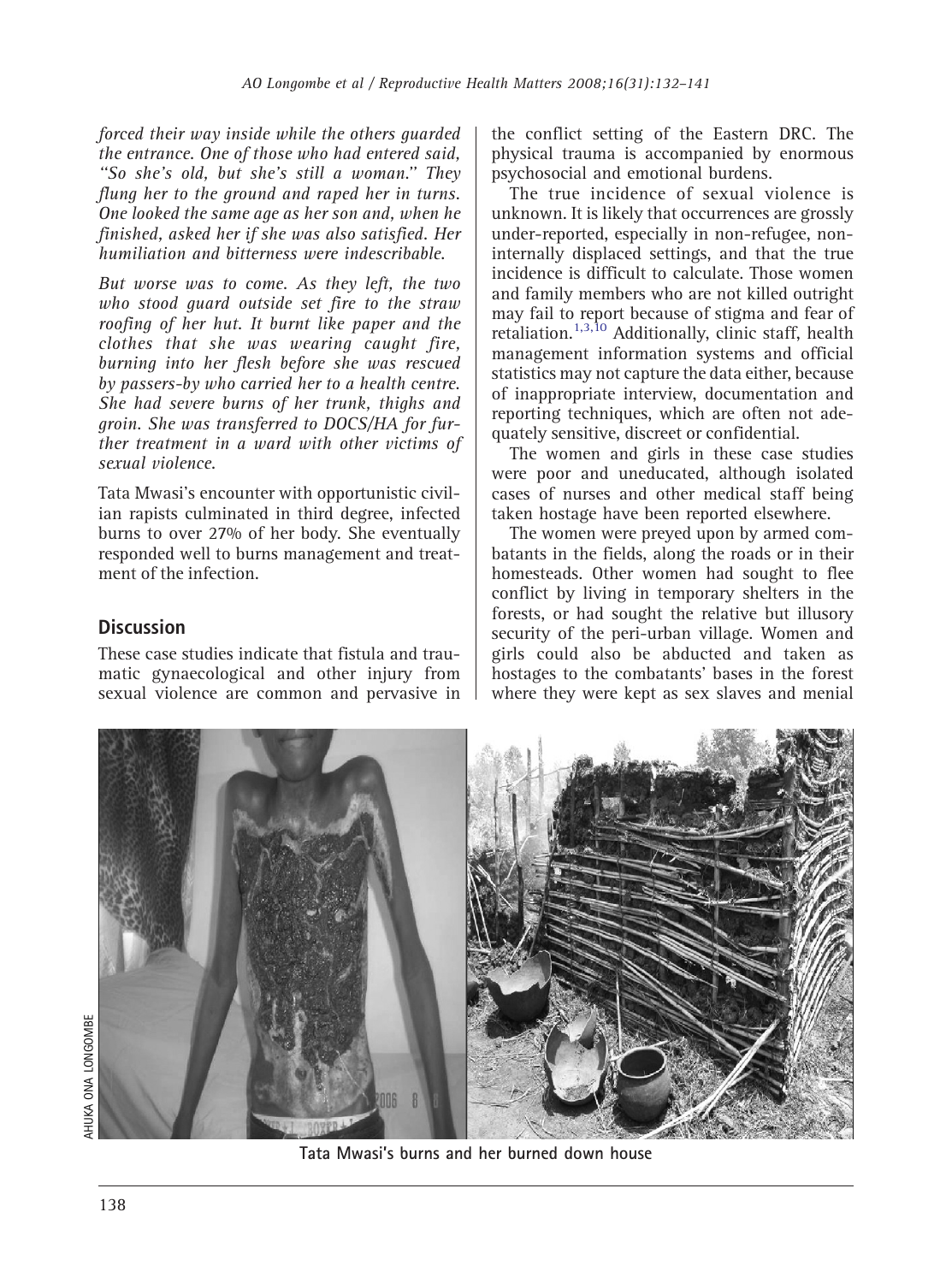labour. The survivors of sexual violence varied in age from infants to elderly women. The weapons and means of aggravating the sexual violence varied widely in form and severity. Men were humiliated, raped mentally and emasculated by coerced incest under pain of death, or by being forced to watch their wives and daughters being gang-raped and brutalised as they stood by, impotent. Sometimes, the men were themselves physically raped or killed.

The physical injuries were caused in all kinds of ways, from gang-rape to introduction of foreign objects into the genitalia, to gunshot wounds. It is significant that some cases of fistula appeared to be of obstetric origin. The perceived risk of sexual violence and death in this conflict setting posed an insurmountable barrier to seeking crucial, emergency obstetric care if a woman had obstructed labour.

For the supposedly "lucky" women who were not killed outright, the genital injuries themselves could be protean and horrific in manifestation; they often required difficult and painstaking surgery. From a clinical point of view, it is correct to use the wider definition of fistula as an ''an abnormal communication'' rather than just an opening, not only for girls but also for women. The injuries and tears are often much more extensive than just an opening, sometimes involving the whole of the vesicovaginal or recto-vaginal wall, or even the whole perineum, apart from other pelvic and abdominal structures. Often, there is additional damage to sexual and coital function, and reproductive capacity is also compromised. Occasionally, the violence does not result in fistula, but in other genital injuries such as burns or damage to the pelvis.

Quite apart from the physical trauma, few ailments cause as much psychosocial and emotional discomfort and anguish as genital fistula.<sup>[10,11](#page-9-0)</sup> These injuries are severe and long-term, with life-changing effects on the survivors and their communities. There is also a cultural barrier against acceptance of colostomy, urinary diversion or any surgery for irreparable fistula that requires abdominal stoma for discharge of bodily waste on a long-term basis.

The women who experience these injuries are sometimes neglected by their families, disowned by friends and rejected by their community, and they may even be abandoned by

their own husbands. They suffer not only the stigma of fistula and stench of urine but also the stigma of rape; they are seen as ''damaged goods''. Even worse, they might be labelled ''enablers'' or associates of their violators, therefore ''traitors''. Furthermore, there is additional stigma when they have, or are suspected to have, HIV resulting from sexual assault, especially in the frequent absence of resources for HIV testing. The tragedy is compounded for young women in their childbearing years. They have a fierce desire to heal and to ''get dry or die trying''.

Many of the women who survive gang-rape subsequently find themselves with an unplanned pregnancy or infected with serious STIs, including HIV. The HIV prevalence amongst armed combatants is believed to be much higher than in the general population.<sup>[1](#page-8-0)</sup> Post-coital contraception and post-exposure prophylaxis for HIV are hopelessly out of reach for most of the populace. They may not even be considered, or may not be available or accessible within the recommended time frame.

There are broad societal implications of such widespread sexual violence to be gleaned from these case histories. Access to all manner of services that strengthen the fabric of civil society is severely curtailed. The education, health and justice systems are stretched to breaking point. There is little socio-economic or psychological support for ''taboo'' children born after rape or for their mothers. Re-integration of survivors and perpetrators into society is difficult because prevailing social norms are in fact outright abnormal and have been that way for decades. Much of the community is itself dysfunctional, and a new generation has been socialised into rape, war and pillage as the "norm".<sup>[4](#page-8-0)</sup>

Armed combatants perpetrate sexual violence and atrocities amounting to crimes against humanity, with impunity. They are complacent in the knowledge that they will not be held to account, nor be pursued by local police or judicial authorities.

# Recommendations

It will take more than a village to generate the necessary social and political will, motivation and resources to stop the murder of women in the DRC and eradicate sexual violence along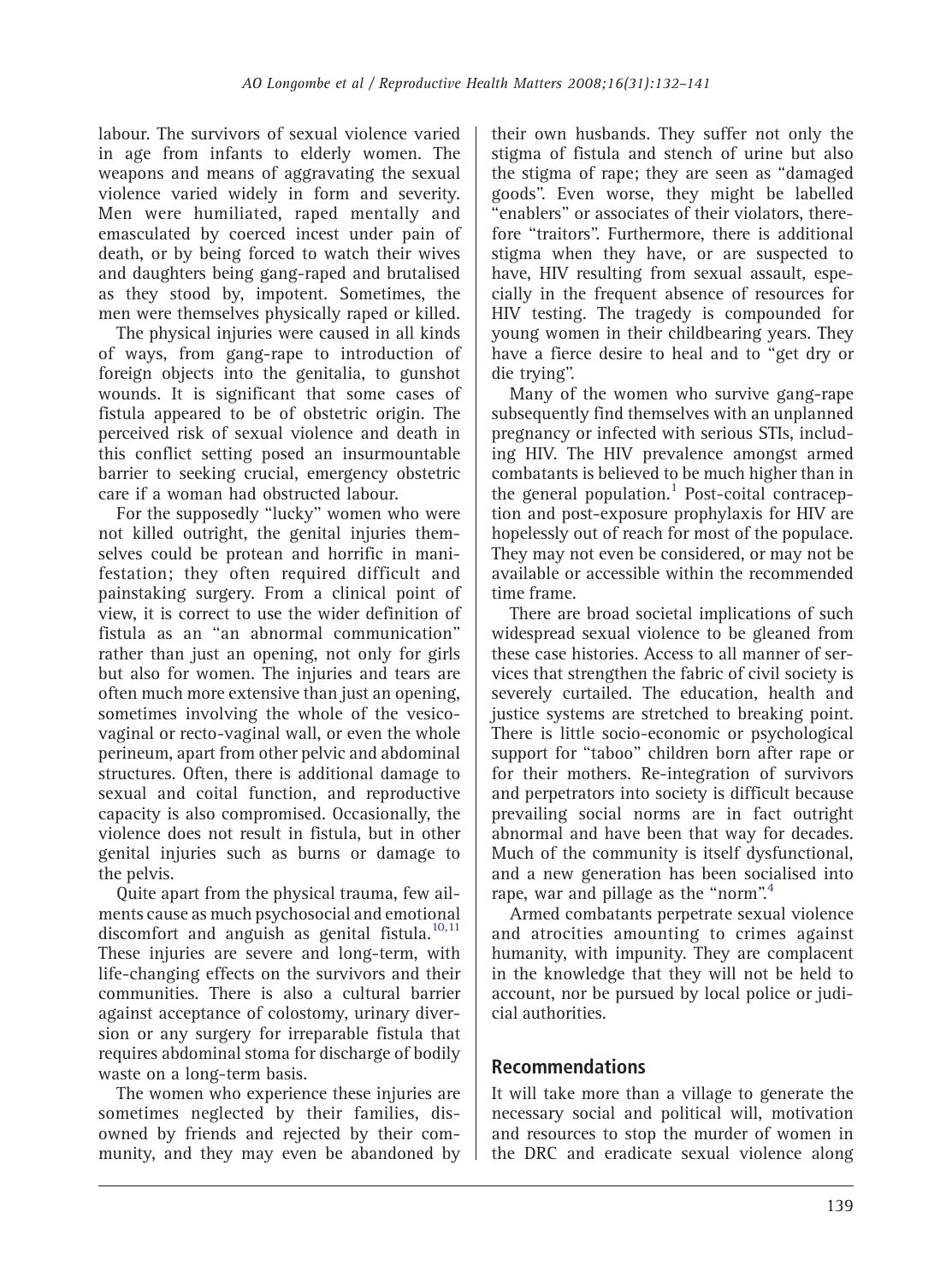<span id="page-8-0"></span>with its aftermath, traumatic gynaecological fistula and genital injury.

It will require a coordinated, concerted international effort to secure peace and stability. The effort must be made by governments – DRC, Rwanda, donor governments and others – by UN agencies and mandated commissions, the Security Council, armed group commanders, humanitarian organisations, international media and advocacy groups. These groups will need to work together to:

- greatly increase human and financial resources for supporting the infrastructure, judicial system (including protection of witnesses and rights groups), civil society and governance, to enforce governments' obligations to meet international standards for due process and
- provide survivor compensation.<br>• address the question of accountability and impunity of patrons and perpetrators of sexual atrocities and violation of women's,
- children's and men's human rights.<br>• ensure health system support for skilled clinical and other personnel with requisite infrastructure, equipment, supplies and logistical resources. Training in special sensitivity and patient-provider interaction is required, as well as specific ways of collecting and handling potential evidence, and strengthening

counselling and psychosocial support for treatment and rehabilitation. Clinical sites need to offer confidential HIV counselling and testing, publicised and timely post-coital contraception and HIV post-exposure prophylaxis services at the lowest/nearest level of health care possible, followed by appro-

priate referral.<br>• conduct clinical and operational research to develop best practices and approaches.

Finally, it will take greater political engagement by internal and external stakeholders to effect crucial improvement in peace and security, to hold all involved parties to account, and to dramatically increase humanitarian aid.

## Acknowledgments

The authors wish to acknowledge the valuable support of colleagues and residents from Doctors on Call for Service/Heal Africa, and the DOCS Learning Centers at Goma, MSF/Kindu, EPVi/ Beni and the Rector of ''Grand Seminar'' at Grabe-Butembo. The authors also appreciate the support of EngenderHealth, especially Karen Beattie, Lauren Pesso and Katherine Tell. The authors are especially indebted to the brave women, girls and families of the Eastern DRC who shared intimate details of their lives for this study.

#### References

- 1. Human Rights Watch. The War within the War: Sexual Violence against Women and Girls in Eastern Congo. New York: HRW, June 2002. At: <[www.hrw.org/](http://www.hrw.org/reports/2002/drc/) [reports/2002/drc/](http://www.hrw.org/reports/2002/drc/) $>$ .
- 2. Coghlan B, Brennan RJ, Ngoy P, et al. Mortality in the Democratic Republic of the Congo: a nationwide survey. Lancet 2006;367(9504):44–51.
- 3. Herp VM, Parque V, Rackley E, et al. Mortality, violence and lack of access to healthcare in the Democratic Republic of the Congo. Disasters 2003;27(2): 141–53.
- 4. Addis Ababa Fistula Hospital; EngenderHealth/ACQUIRE Project; Ethiopian Society of Obstetrics and Gynaecology;

Synergie de Femme pour les Victims de Violence Sexuelles. Traumatic Gynecologic Fistula: A Consequence of Sexual Violence in Conflict Settings. Meeting Report. Addis Ababa, 6-8 September 2005. At: b[www.acquireproject.org/](http://www.acquireproject.org/fileadmin/user_upload/ACQUIRE/Publications/TF_Report_final_version.pdf) [fileadmin/user\\_upload/](http://www.acquireproject.org/fileadmin/user_upload/ACQUIRE/Publications/TF_Report_final_version.pdf) [ACQUIRE/Publications/](http://www.acquireproject.org/fileadmin/user_upload/ACQUIRE/Publications/TF_Report_final_version.pdf) [TF\\_Report\\_final\\_version.pdf](http://www.acquireproject.org/fileadmin/user_upload/ACQUIRE/Publications/TF_Report_final_version.pdf)>.

- 5. Hinrichsen D. Obstetric Fistula: Ending the Silence, Easing the Suffering. INFO Reports No.2. Baltimore: INFO Project, Johns Hopkins Bloomberg School of Public Health, September 2004.
- 6. Cook RJ, Dickens BM, Syed S. Obstetric fistula: the challenge to human rights. International

Journal of Gynecology and Obstetrics 2004;87(1):72–7.

- 7. Mabeya HM. Characteristics of women admitted with obstetric fistula in the rural hospitals in West Pokot, Kenya. Geneva: Geneva Foundation for Medical Education and Research, 2004.
- 8. Roy K, Vaijyanath AM, Sinha A, et al. Sexual trauma: an unusual cause of a vesico-vaginal fistula. European Journal of Obstetrics & Gynecology and Reproductive Biology 2002; 101(1):89–90.
- 9. Singhal SR, Nanda S, Singhal SK. Sexual intercourse: an unusual cause of rectovaginal fistula. European Journal of Obstetrics & Gynecology and